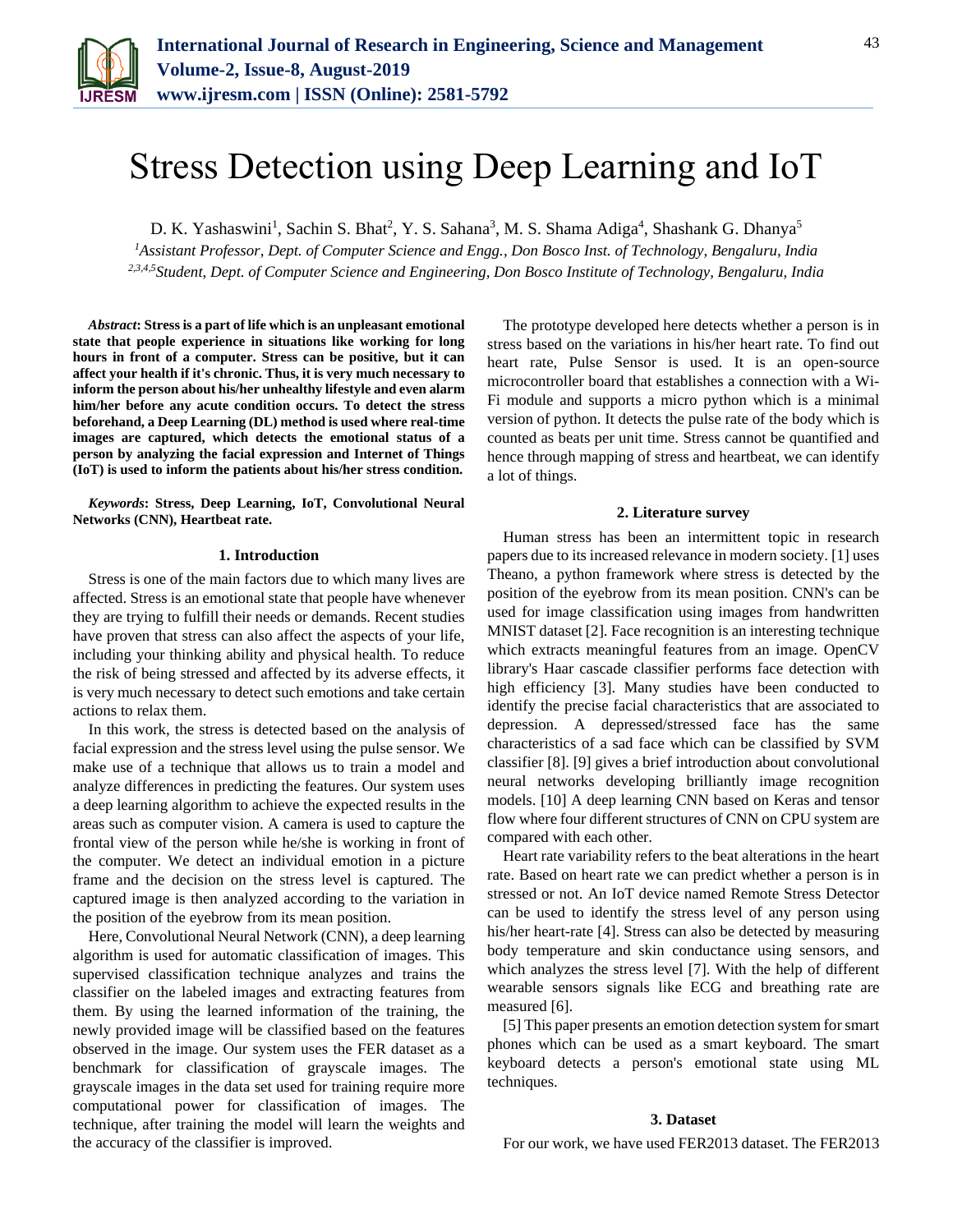

dataset originally consists of 35,887 grayscale 48x48 sized face images with 7 different emotions. This dataset was used in Kaggle competition. During the competition, 28,709 images and 3,589 images were shared as training and public tests respectively and the remaining 3,589 images were kept as a private test. We have altered this dataset based on our requirements. For our use we have classified into two parts stressed images and not stressed images. The images such as happy, surprise and neutral belong to the not stressed part and the other images such as angry, sad, fear belongs to the stressed part.

# **4. Proposed approach**

The proposed approach consists of two main sections:

- Deep Learning (CNN)
- IoT

## *A. Deep Learning (CNN)*

Deep Learning models are inspired by the human brain, and particularly its ability to extract structures patterns from the raw data. Deep learning models operate on a large number of successive transformations from the raw data, to discover different representations of such data.

The operated transformations are combinations of linear and nonlinear operations. These transformations are used to represent the data at different levels of abstraction. The popular image processing structure of Deep Learning Models is CNN [10] which is constructed by three main processing layers: Convolutional Layer, Pooling Layer, and Fully Connected Layer. The adopted architecture is shown in Figure 1.



Fig. 1. Architecture of CNN

The ConvNet which is proposed mainly consists of four Convolutional Layer with four max pooling layer included in between the Convolutional Layers, followed by a fully connected layer and lastly a softmax output layer indicating the two classes.

 *Convolutional Layer:* Convolutional Layer plays an important role in how CNN operates. The use of learnable kernals are mainly concentrated in this layer. When the input data enters a convolutional layer, the layer convolves each filter throughout the spatial

dimensionality of the input which produces a 2D activation map. The scalar product for every value in the Kernal is calculated, as we glide through the input data.

- *Pooling Layer:* Pooling layer mainly intends to reduce the dimensionality of the representation by reducing the number of parameters and also complexity of computation.
- *Fully Connected Layer:* This layer is used to connect every single neuron from one layer to every single neuron in the next layer. This layer takes the output information from the convolutional networks. The last fully connected layer contains a softmax function which classifies the image into different classes using the features generated.

*B. IoT*

- *Components used:* The components used in this project are described in the following.
- *Arduino Mega:* It is a microcontroller board which is based on ATmega 2560 micro-controller. It consists of 54 I/O digital pins along with 16 Analog pins. Out of 54 I/O pins, 15 are PWM (Pulse Width Modulation) pins. This board contains a USB cable port which is used to connect and transfer code from the computer to the board.



Fig. 2. Arduino mega board

*Pulse Sensor:* This module is used to detect the pulse rate of the body which can be used to find out the heart rate of a person. It can be used in our daily lives to calculate stress and anxiety. The pulse Sensor has a threshold value which needs to be calibrated. To count the heart rate, one needs to count the number of pulses in a minute. This is done by calculating the inter beat interval.



*Wi-Fi Module:* A Wi-Fi module is a self-contained SOC which contains TCP/IP protocol stack which helps to give any micro-controller access to any Wi-Fi network.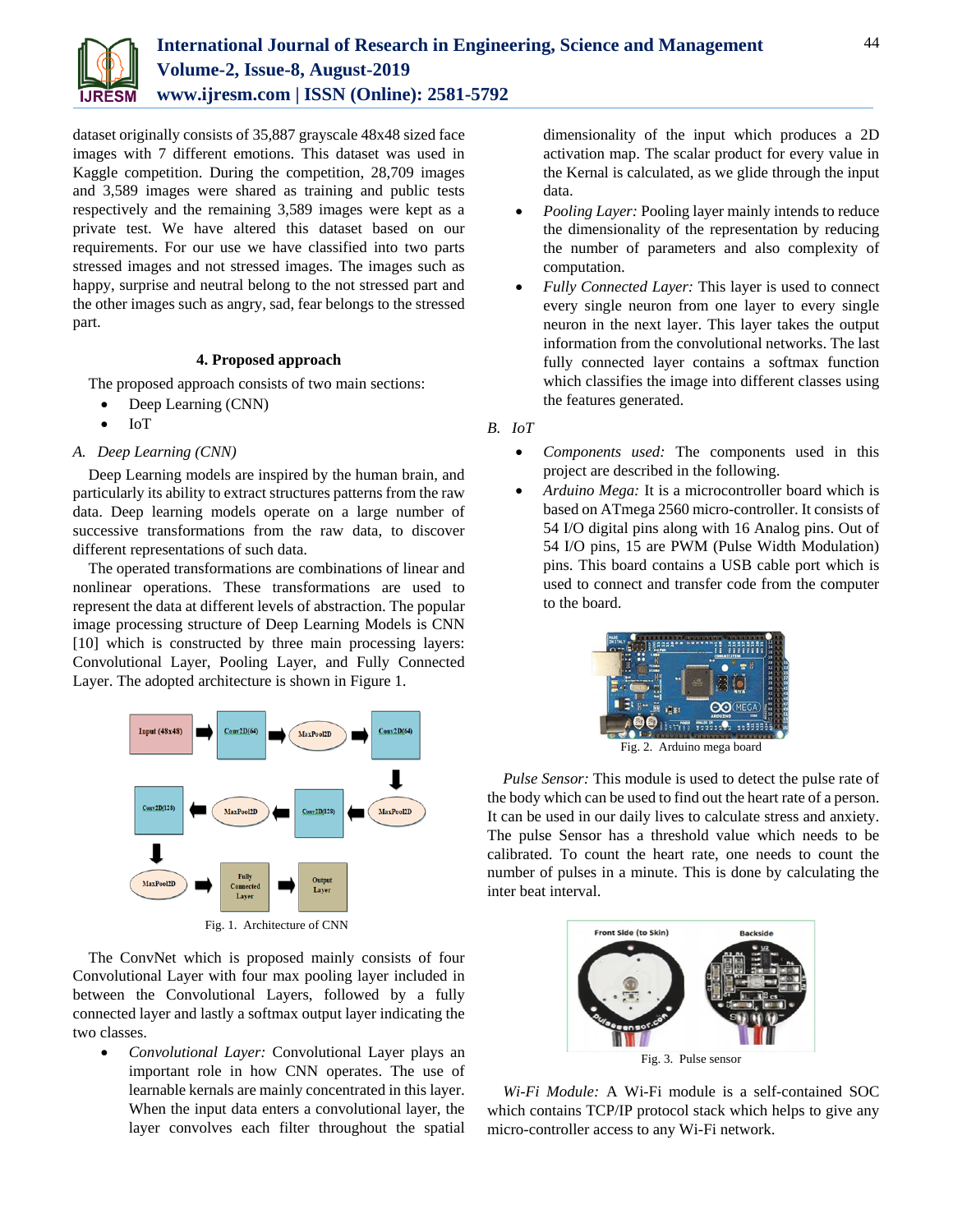



Fig. 4. Wi-Fi module

# **5. Implementation**



The dataflow diagram is shown in figure 5. The image of the person is captured by the camera. The camera processes the image sequence using the CNN model. It predicts the stress using the image captured. If the prediction is true, it is then connected to the Wi-Fi module that can give any microcontroller access to our Wi-Fi network. If the connection to the Wi-Fi is successful, it initializes the pulse module. If the initialization does not go through, it retries to connect with the pulse sensor which records a reading when you place the tip of a finger on it or attaching the sensor with your wrist. Once the initialization is done correctly, the collected data is recorded. The data is then sent to the server. If the value is greater than

the threshold value then it displays that the person is stressed on the webpage.

### **6. Results**

The final model of CNN is used to predict the Stress of the person from the image captured. If the prediction of the image is Stress, then using the pulse sensor the pulse data is recorded and the result is displayed whether the person is stressed or not.

### stress detection

# **Stress Detection using pulse** data

Get pulse information Refresh

Click on Refresh when button gets disabled to get updated value

Fig. 6. Webpage before getting pulse data

#### stress detection

# **Stress Detection using pulse** data

Get pulse information Refresh

Click on Refresh when button gets disabled to get updated value

|                         | SI.No Date and Time      | Heart Beat per minute Detection |                 |
|-------------------------|--------------------------|---------------------------------|-----------------|
|                         | 2019-05-15T06:46:19Z 118 |                                 | <b>Stressed</b> |
| $\overline{2}$          | 2019-05-15T15:46:22Z 29  |                                 | Not Stressd     |
| $\overline{\mathbf{3}}$ | 2019-05-15T16:04:21Z 102 |                                 | Stressed        |
| 4                       | 2019-05-15T16:09:47Z 59  |                                 | Not Stressd     |
| 5                       | 2019-05-15T16:12:42Z 59  |                                 | Not Stressd     |
| 6                       | 2019-05-15T16:16:52Z 101 |                                 | Stressed        |
| 7                       | 2019-05-15T16:22:18Z 59  |                                 | Not Stressd     |
| B                       | 2019-05-15T16:25:04Z 79  |                                 | Not Stressd     |
|                         | 0010 05 15516.06.507 110 |                                 | $I_{0}$         |

Fig. 7. Output of the final result

### **7. Conclusion and future work**

Detection of stress in Human is very important because excessive stress can lead to depression. This paper provides an insight into the applications of Stress/Anxiety prediction and serves as a stepping stone for any new research work in this field. An effort was made to detect the stress using methods from Deep Learning and the Internet of Things. In the future, this project can be extended by using more databases for training which contains image taken from all the directions and also adding more layers to the CNN network. This method can also be used to continuously monitor the patients undergoing depression and assure their safety.